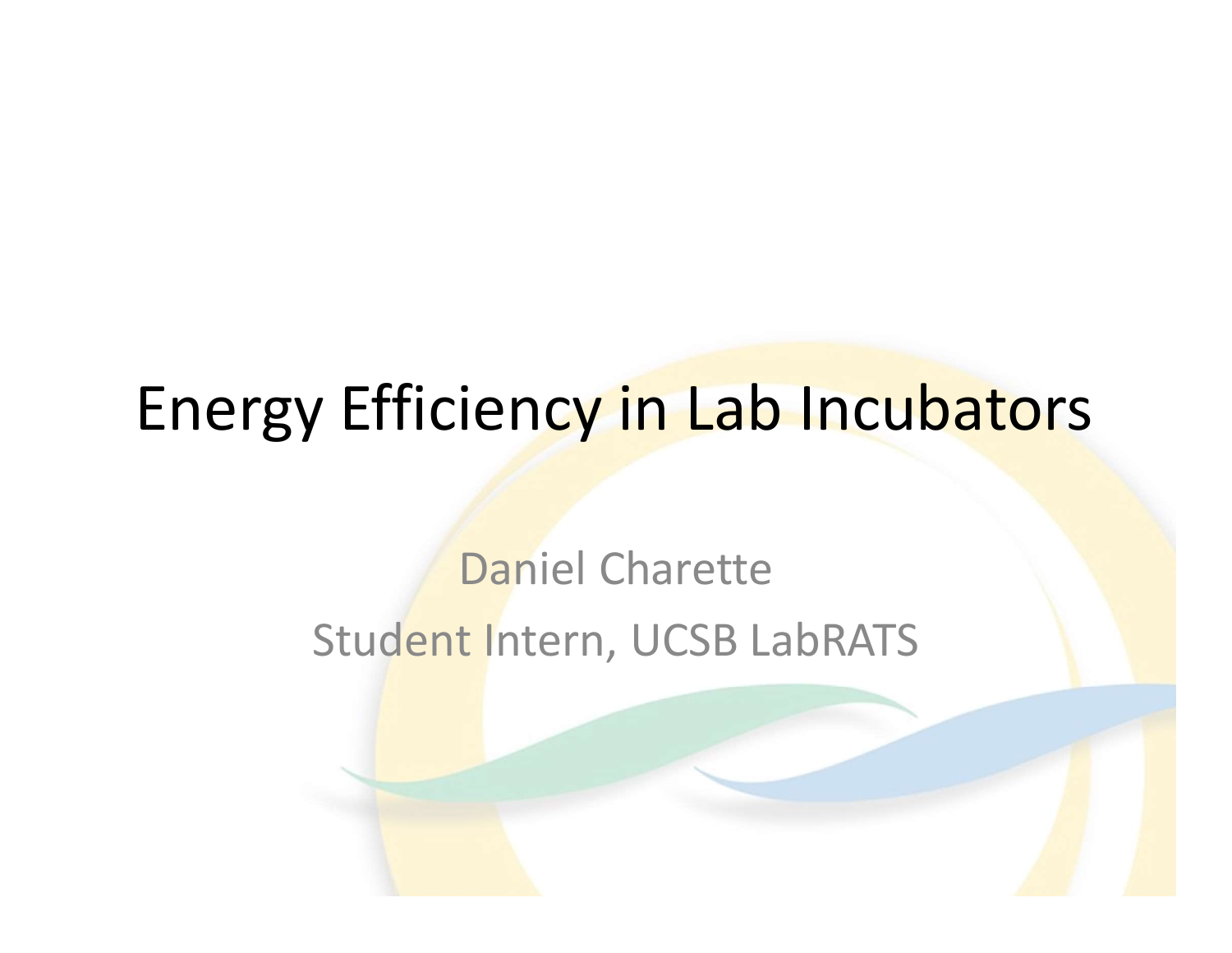### Incubator Properties

- Temperature ranges between 25°C-60°C
	- Temperature control: +0.2°C
- Incubator Properties<br>
Temperature ranges between 25°C-60°C<br>
 Temp must be kept constant for consistent fly<br>
growth<br>
Senerally range in size from tableton to full. growth
- Generally range in size from tabletop to fullsized ULT freezer
- Commonly used for cell and tissue cultures, pharmaceutical work, drosophila culture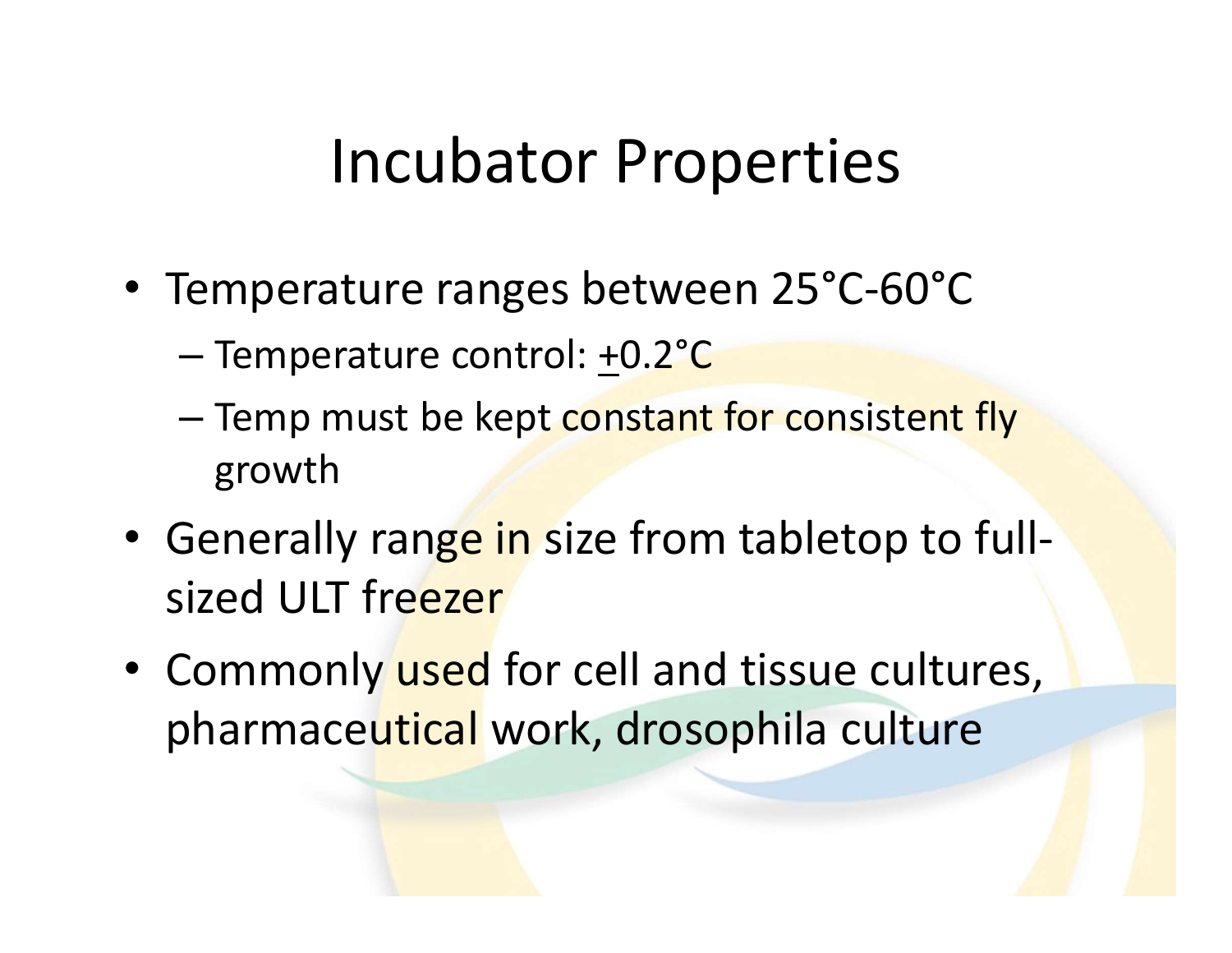### Incubators are Abundant in Labs

- Estimates of California reported80% of life science labs have an incubator
	- 60% of labs had more than 1
	- Almost 30% reported they had between 4 and 9
- Virtually all incubators run 24 hrs/day
- Approximately 60,000 incubators in California labs (academic, LSR, hospitals)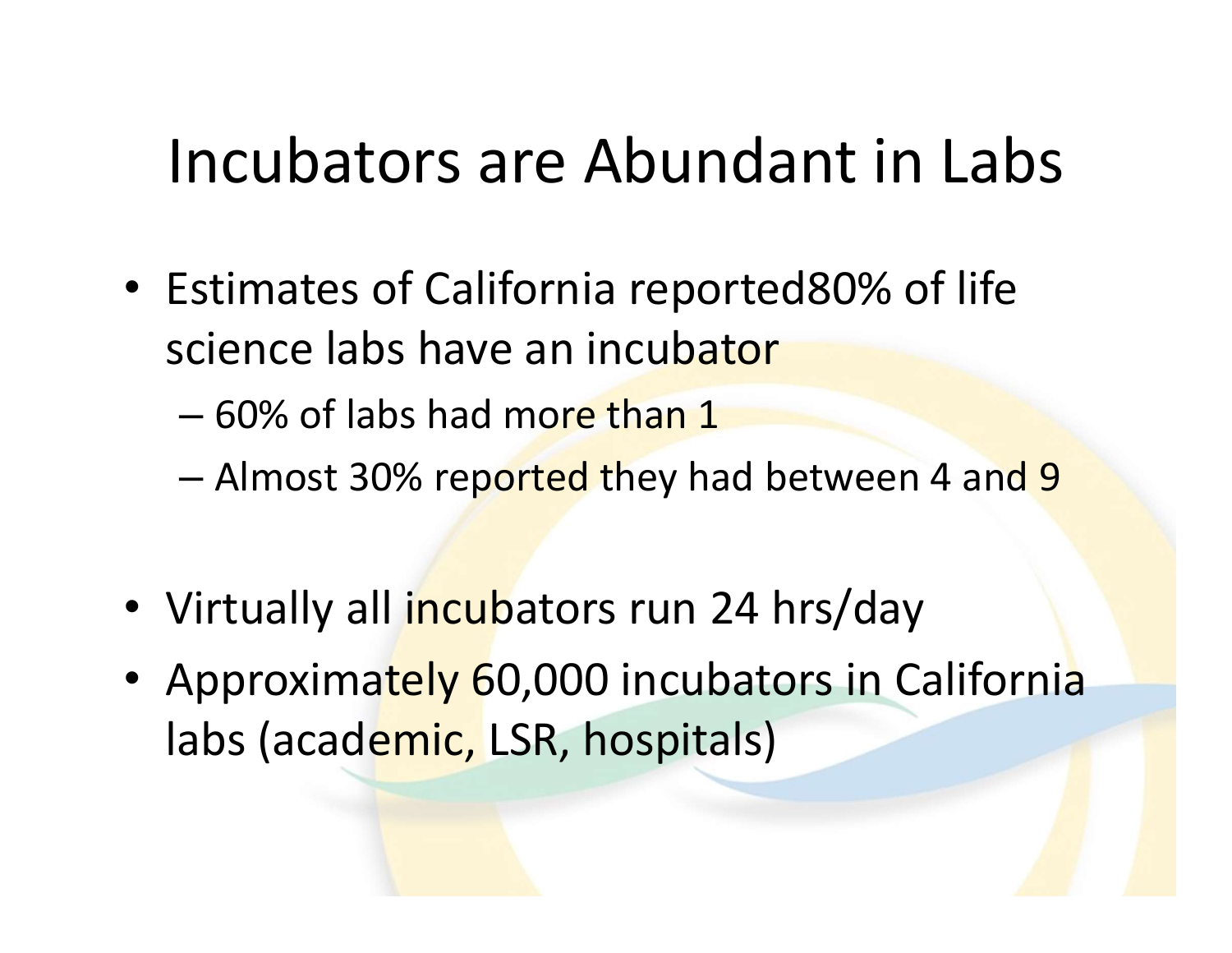# Demand for Efficient Incubators

- Green Labs Survey: What piece of equipment would you like to replace with a more efficient model?
	- 940 labs surveyed
	- Most common answers were freezers, refrigerators, and incubators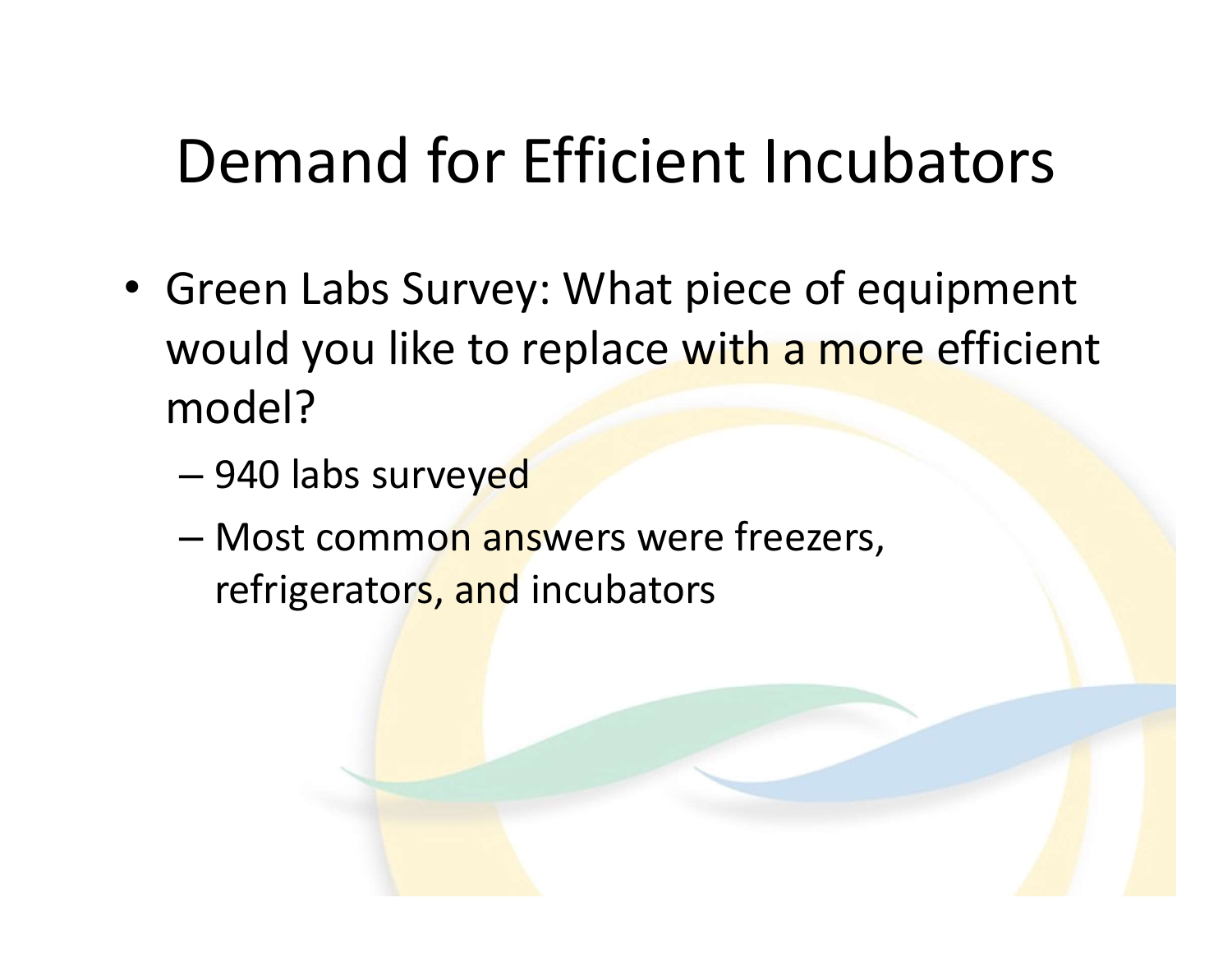#### Available Technologies

• Compressor Vs. Thermoelectric Cooling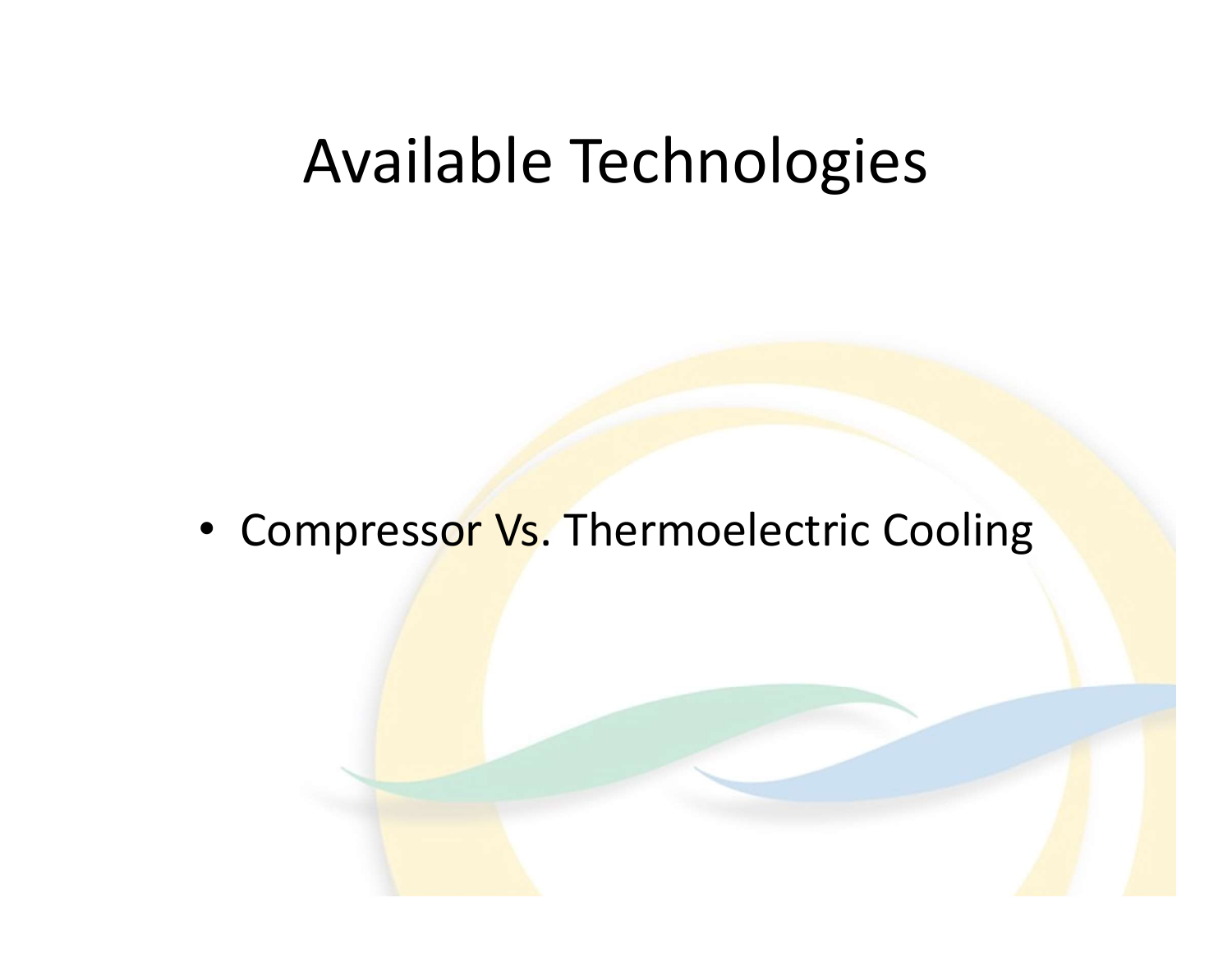# Compressor-Based Cooling

- Refrigerant flows past area to be cooled, collects heat and gets vaporized
- Compressor raises pressure of refrigerant
- Condenser releases heat, returning refrigerant to liquid form

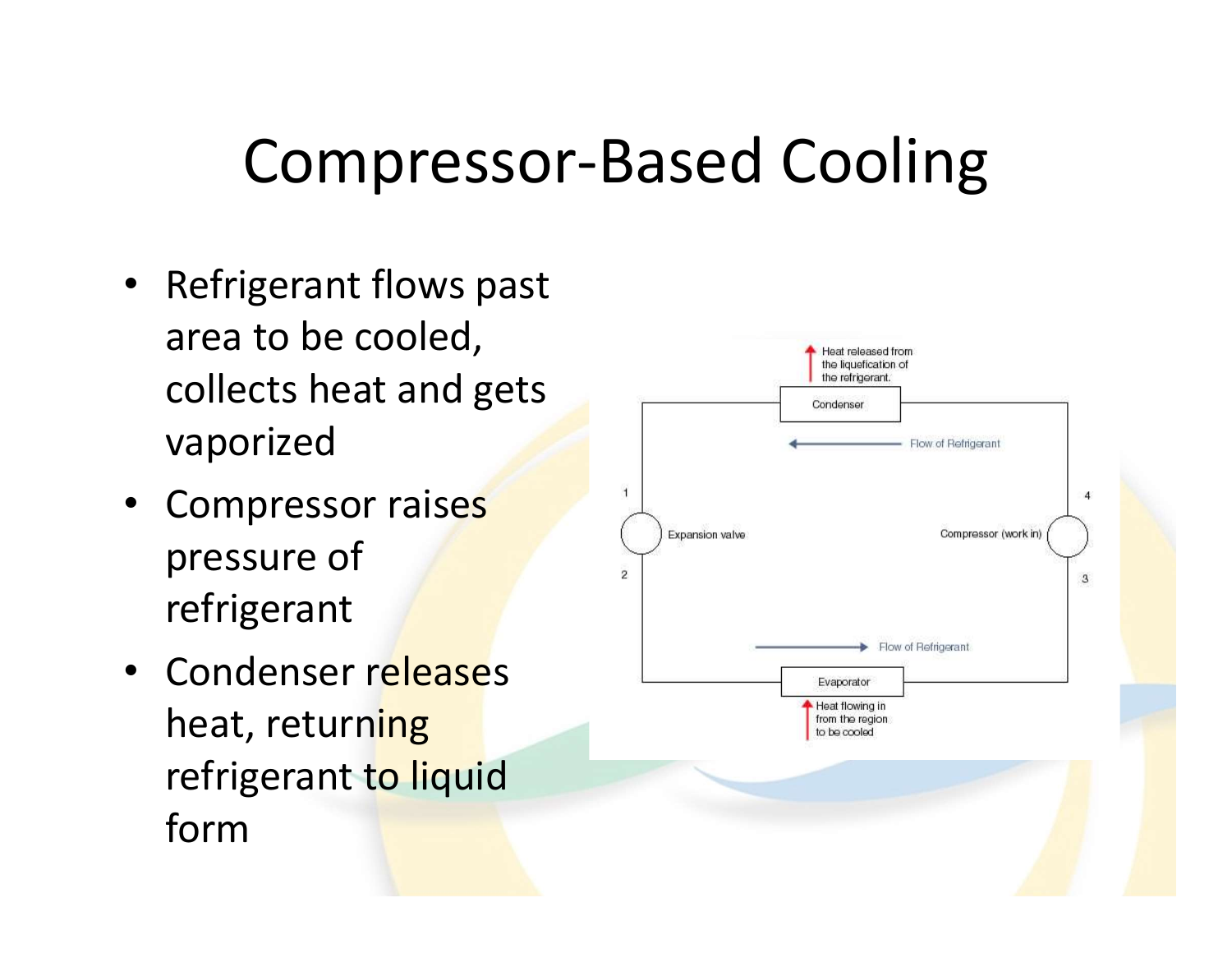# Compressor-Based Cooling

- Current standard method of refrigeration
- "All or nothing" approach with cooling. – Compressor is either ON or OFF. No in-between
- Some incubators use constant-refrigeration with heating added in parallel to maintain temperatures, not cycling heating/cooling
- Good for dealing with significant heat loads or cooling to temps below 10°C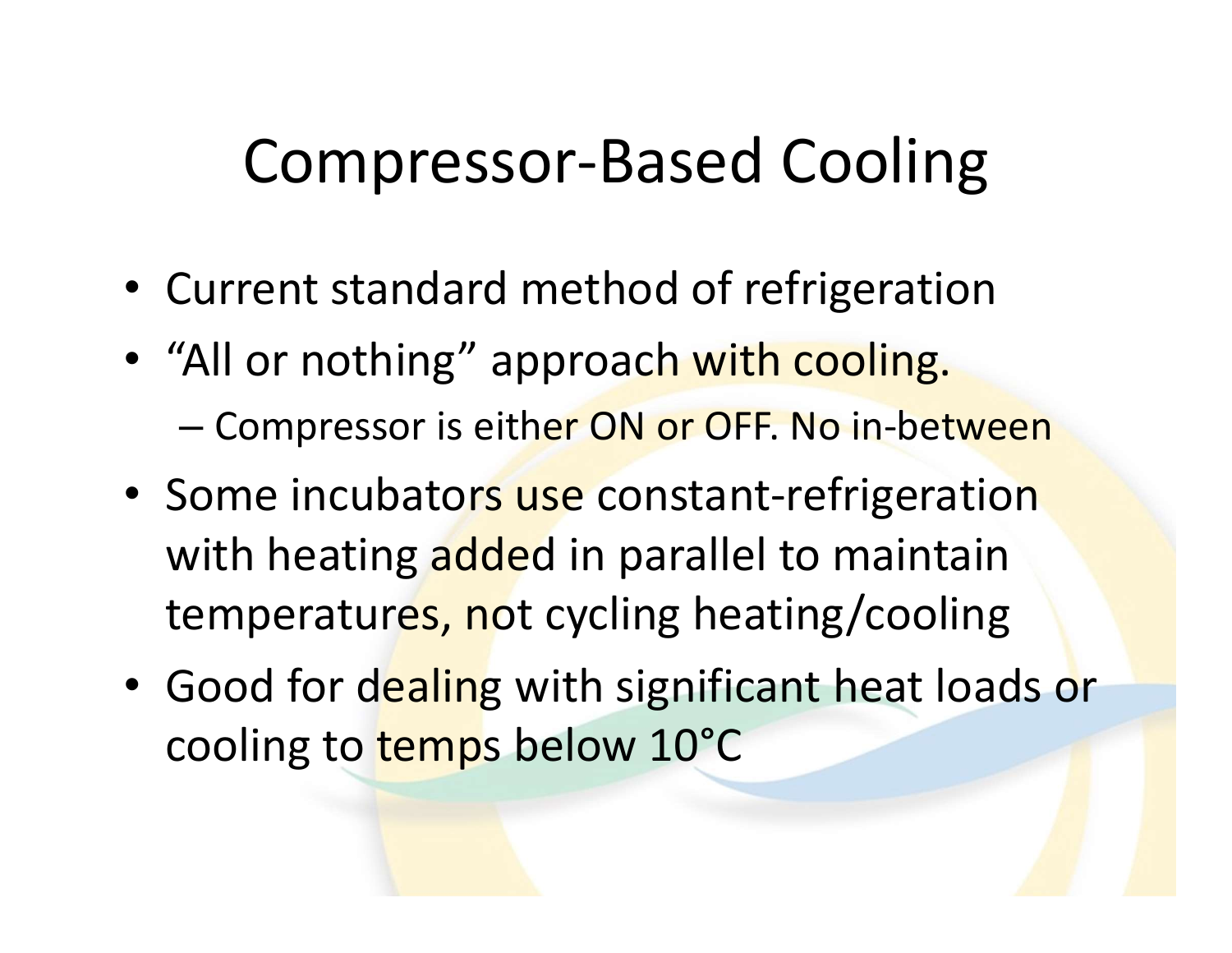## Thermoelectric Cooling

- Electric current is applied across a surface, creating a temperature gradient on either side
- Small amounts of current can move small amounts of heat, allowing tight temperature control without "all or nothing" approach

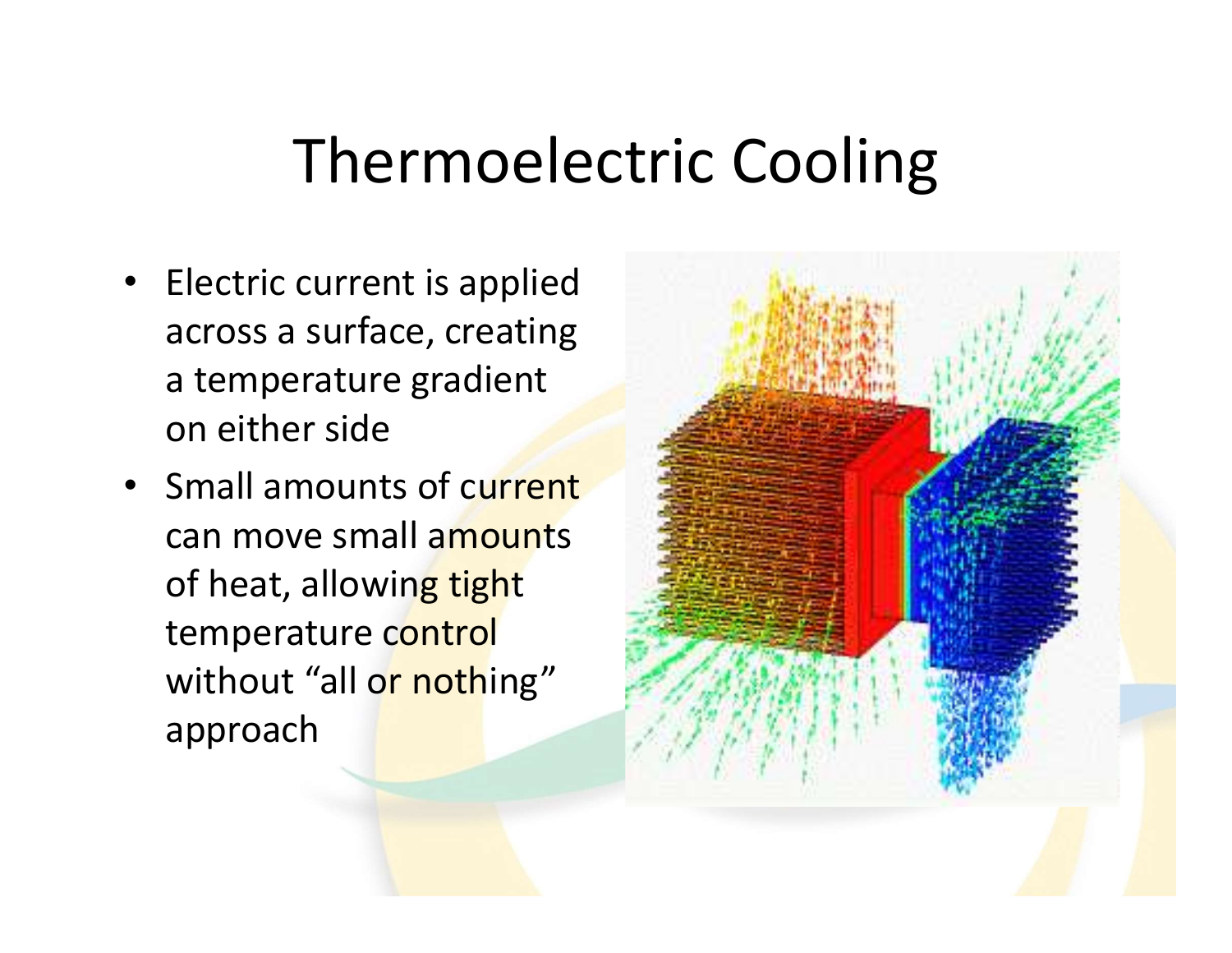### Pros/Cons of Thermoelectric Cooling

- Pros:
	- Few moving parts, so maintenance is likely to be less frequent
	- No vibration, less heat output, and quieter compared to compressor
	- Significantly less energy usage in applications requiring low heat flux
- Cons:
	- Not suitable for temperatures below 10°C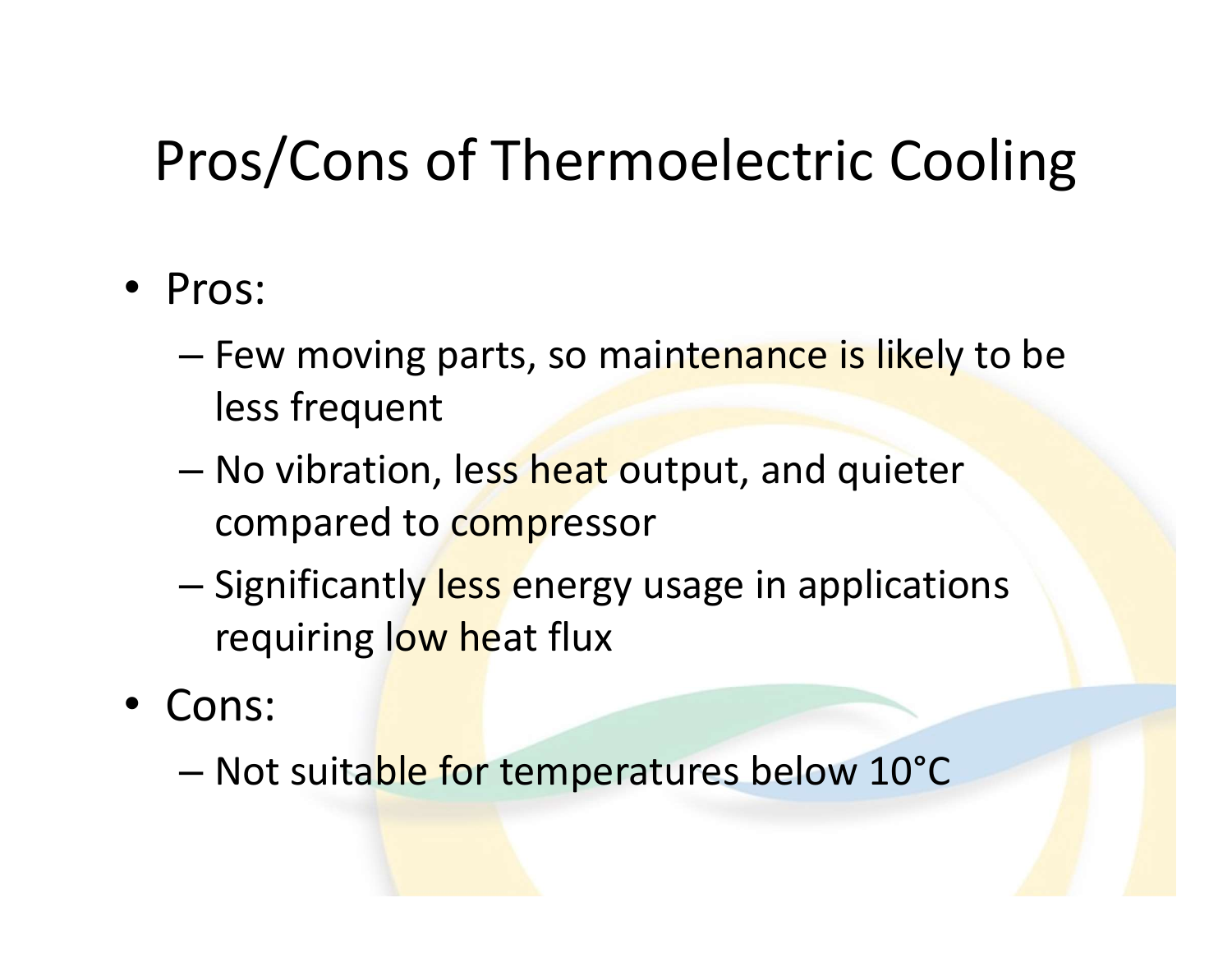## Case Study at UCSB

- Incubators used to breed fruit flies (Drosophila)
- 10 Incubators in Lab
	- 6 consume 79.2 kWh/day\*
	- 4 consume 41.4 kWh/day\*
- Additional costs from increased HVAC load from high heat output



Current Model: Thermo Scientific 3940 79.2 kWh/day \$3179/year in plug load cost

\*From manufacturer-provided data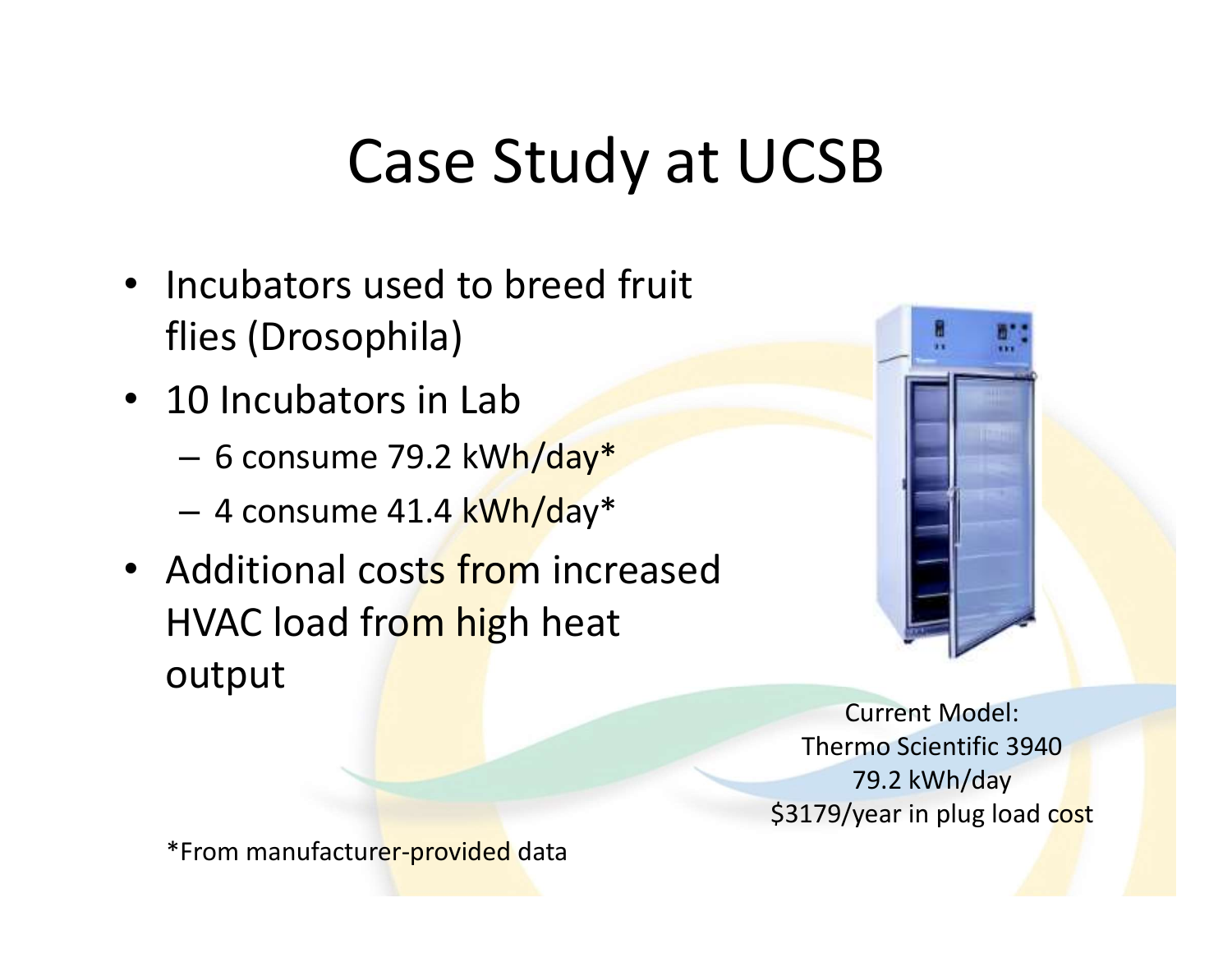# Thermoelectric Replacements

- Replacement Units:
	- Meet all specifications by the lab
	- Cycling thermoelectric cooling system
	- No heater/compressor, only moving parts are heat sink fans
- Per Incubator Replaced:
	- 24,980 kWh/year saved
	- \$2,747/year in plug load savings
		- Additional savings will be found in reduced HVAC load



Replacement Model: Darwin Chamber IN034 10.76 kWh/day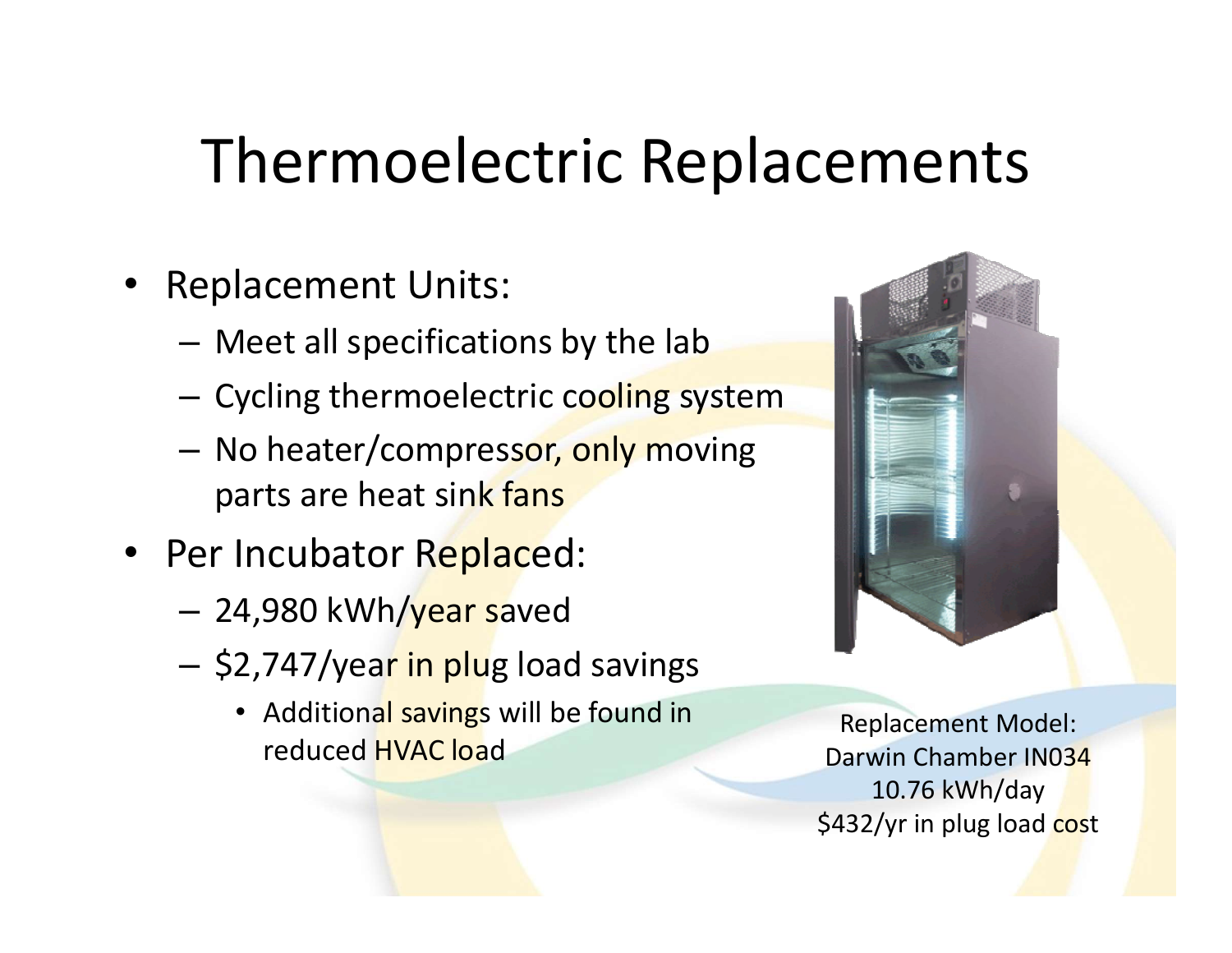# Project Analysis

- Replacement incubators: ~\$12,000/unit (Original units: ~\$8,000/unit)
- Electricity savings per incubator: \$2,747/yr
- 86% reduction in energy consumption by most inefficient units
- Simple ROI: 4.36 years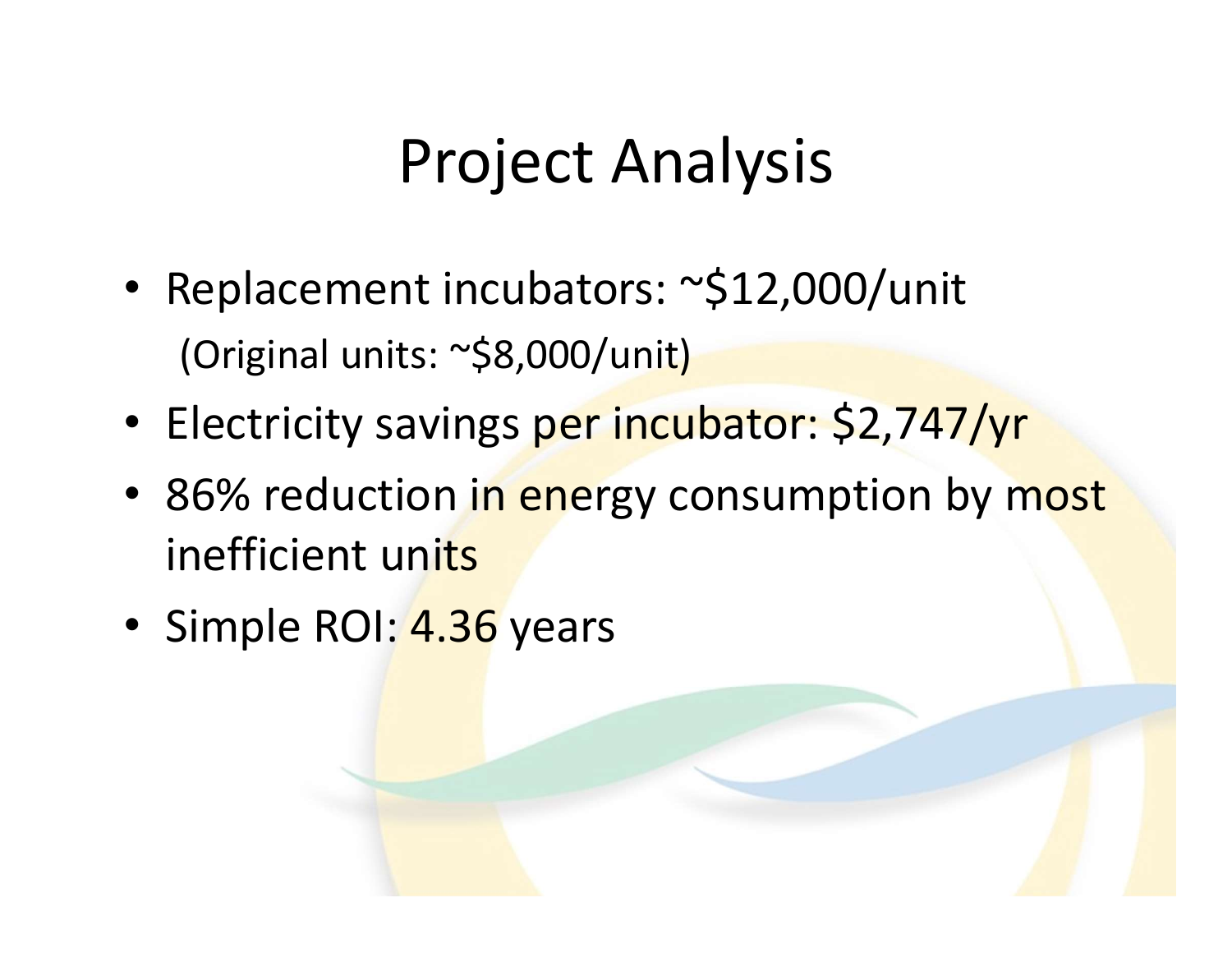# Potential Statewide Energy Savings

• Estimated energy consumption per year per otential Statewide Energy Savir<br>Estimated energy consumption per year pe<br>incubator: 681 – 8684 kWh/year<br>– 4682.5 kWh/year average

• Conservative estimate of 50% energy savings if efficient incubators are chosen over conventional models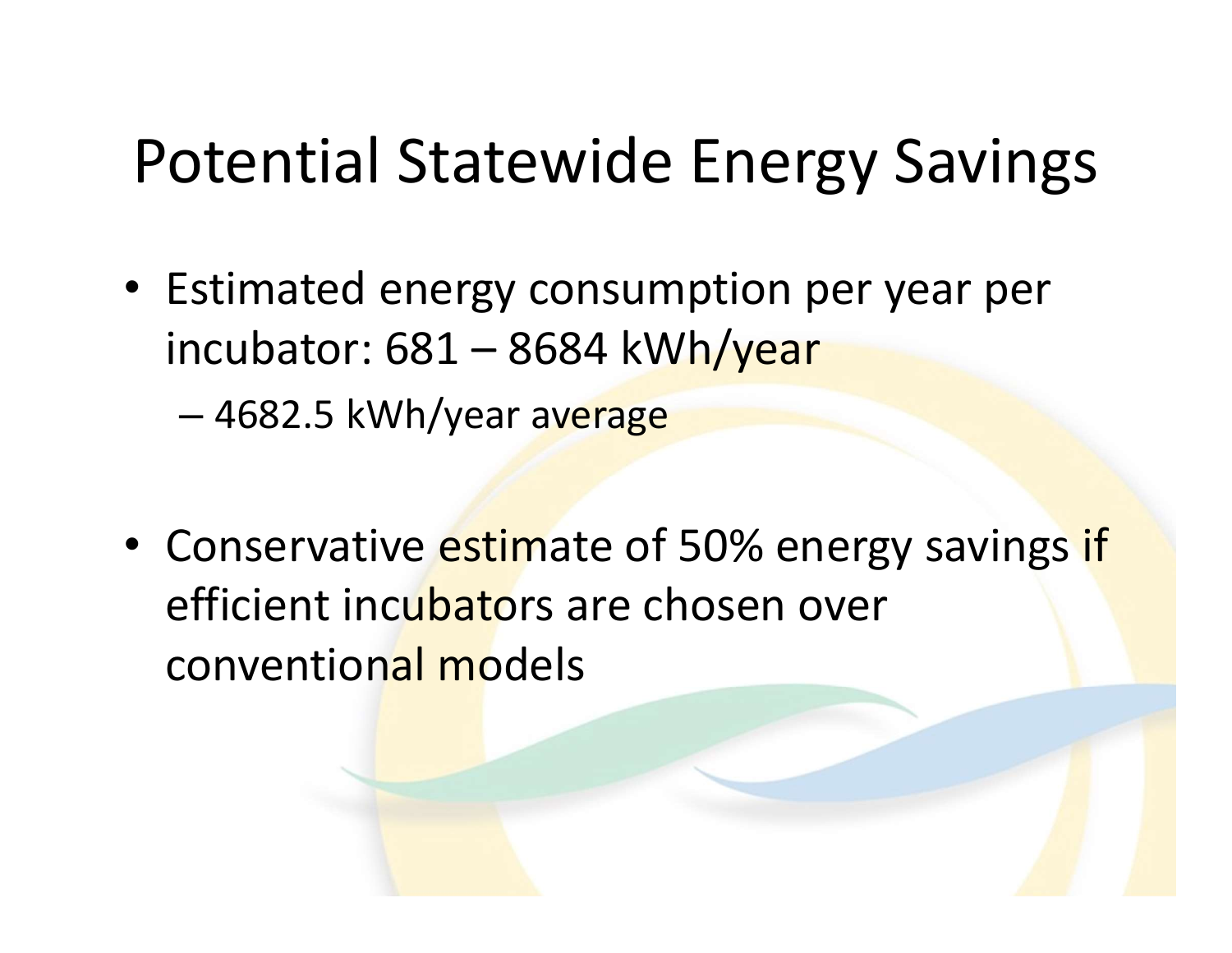## Potential Statewide Energy Savings

- Potential Statewide Energy Savings<br>• <u>(80,000 incubators \* 4682.5 kWh/yr average)</u><br>0.50 energy savings 0.50 energy savings
- 187,300,000 kWh/year estimated potential savings if efficient incubators replaced standard models in CA
- Equivalent to 61,000 metric tons CO2 yearly